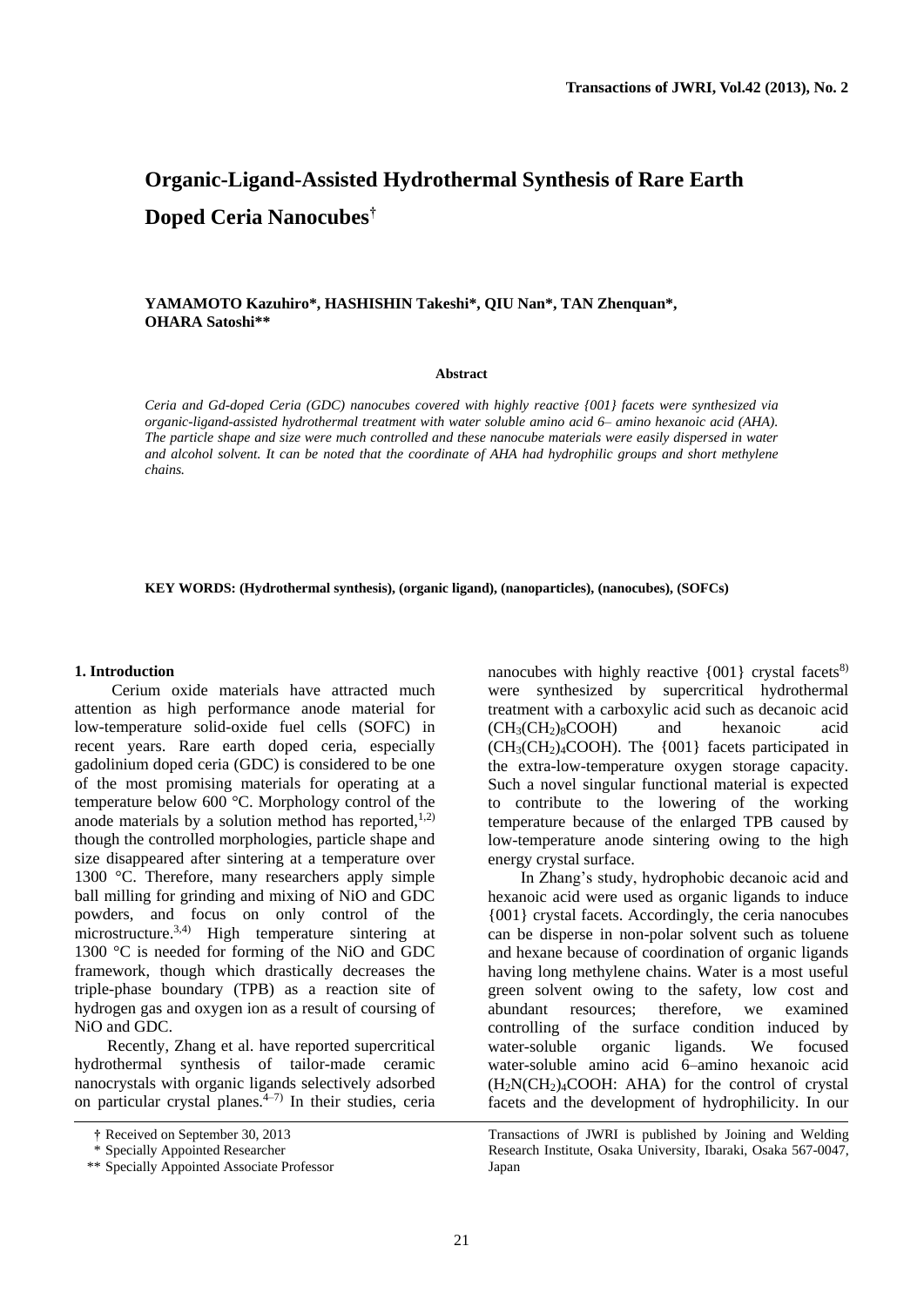## **Organic-Ligand-Assisted Hydrothermal Synthesis of Rare Earth Doped Ceria Nanocubes**

study, we report organic-ligand-assisted hydrothermal synthesis of rare earth doped ceria nanocubes with AHA and control of the particle shape, size, crystal plane and surface condition.

## **2. Experimental**

All reagents were used as received without further purification.  $Ce<sub>0.9</sub>Gd<sub>0.1</sub>O<sub>1.95</sub>$  (GDC) nanocubes were synthesized by organic-ligand-assisted hydrothermal treatment.  $Ce(NO<sub>3</sub>)<sub>3</sub>·6H<sub>2</sub>O$  (2.7 mmol, Wako Pure Chemical),  $Gd(NO<sub>3</sub>)<sub>3</sub>·6H<sub>2</sub>O$  (0.3 mmol, Kanto Chemical), and AHA (18 mmol, Tokyo Chemical Industry) were dissolved in distilled water (29.5 mL). In addition, *tert*-butylamine (0.5 mL, Tokyo Chemical Industry) was quickly added to the mixed solution with vigorous stirring at room temperature. After 5 min of stirring, the mixture became a light purple transparent sol precursor, which was placed in a Teflon-lined stainless steel autoclave (total volume was 50 mL), where it was then heated at 180 °C for 24 h for the growth of {001} facets with coordination of AHA. The GDC nanocube precipitate was isolated by centrifuging and then washed three times with distilled water.

#### **3. Results and discussion**

**Fig. 1** shows XRD patterns of ceria samples synthesized by organic-ligand-assisted hydrothermal treatment heated at 180 °C for 24 h with AHA. All samples showed diffraction patterns containing characteristic diffraction peaks corresponding to  $CeO<sub>2</sub>$  $(CaF<sub>2</sub> structure)$ , and the diffraction peaks were also observed to shift to higher angles with increasing Gd concentration. Thus, it was confirmed that there was no formation of a secondary phase in the samples.

The particle morphologies of ceria and GDC samples were characterized by TEM observation. As shown in **Fig. 2(a)** and (b), the particle sizes of



Fig. 1 XRD patterns of samples prepared by organic-ligand-assisted hydrothermal method heated at 180 °C for 24 h with AHA.



Fig. 2 HR-TEM images of ceria sample (a) without AHA and non Gd doped, (b) without AHA and 10 mol% Gd doped, (c) with AHA and non Gd doped, (d) with AHA and 10 mol% Gd doped.

conventional ceria and GDC samples were approximately 25 and 20 nm respectively, and only 0.31 and 0.19-nm lattice fringes corresponding to the (111) and (220) facets were confirmed. Fig. 2(c) and (d) show particle morphologies of ceria and GDC samples prepared by organic-ligand-assisted hydrothermal treatment. The particle sizes were about 15 and 10nm, and 0.27-nm lattice fringes corresponding to the (002) facets were observed, furthermore, which were confirmed to have cubic morphology. Therefore, ceria and GDC nanocubes covered with highly reactive {001} facets were successfully obtained by organic-ligand-assisted hydrothermal treatment. The inset fast Fourier transform (FFT) image shows {002} diffractions, which also supported the results. Ceria and GDC nanocube had smaller particle sizes compared with conventional ceria and GDC nanoparticles, which indicated that the AHA molecule played a part in controlling the particle shape and size under hydrothermal conditions.

AHA coordination on the {001} crystal facets of ceria and GDC nanocubes was identified by FT-IR spectroscopy measurements. As shown in **Fig. 3**, the 2927 and 2856 cm<sup>-1</sup> bands and the 1433 cm<sup>-1</sup> band in the spectra, corresponding to C–H stretching of the methylene chain and the stretching frequency of the carboxylate group, respectively, indicated that the carboxylate group in AHA was chemically bonded to Ce ions on the  $\{001\}$  facets.<sup>9,10)</sup> On the other hand, the ceria and GDC nanocubes were easily dispersed in water, methanol, and ethanol owing to coordination of